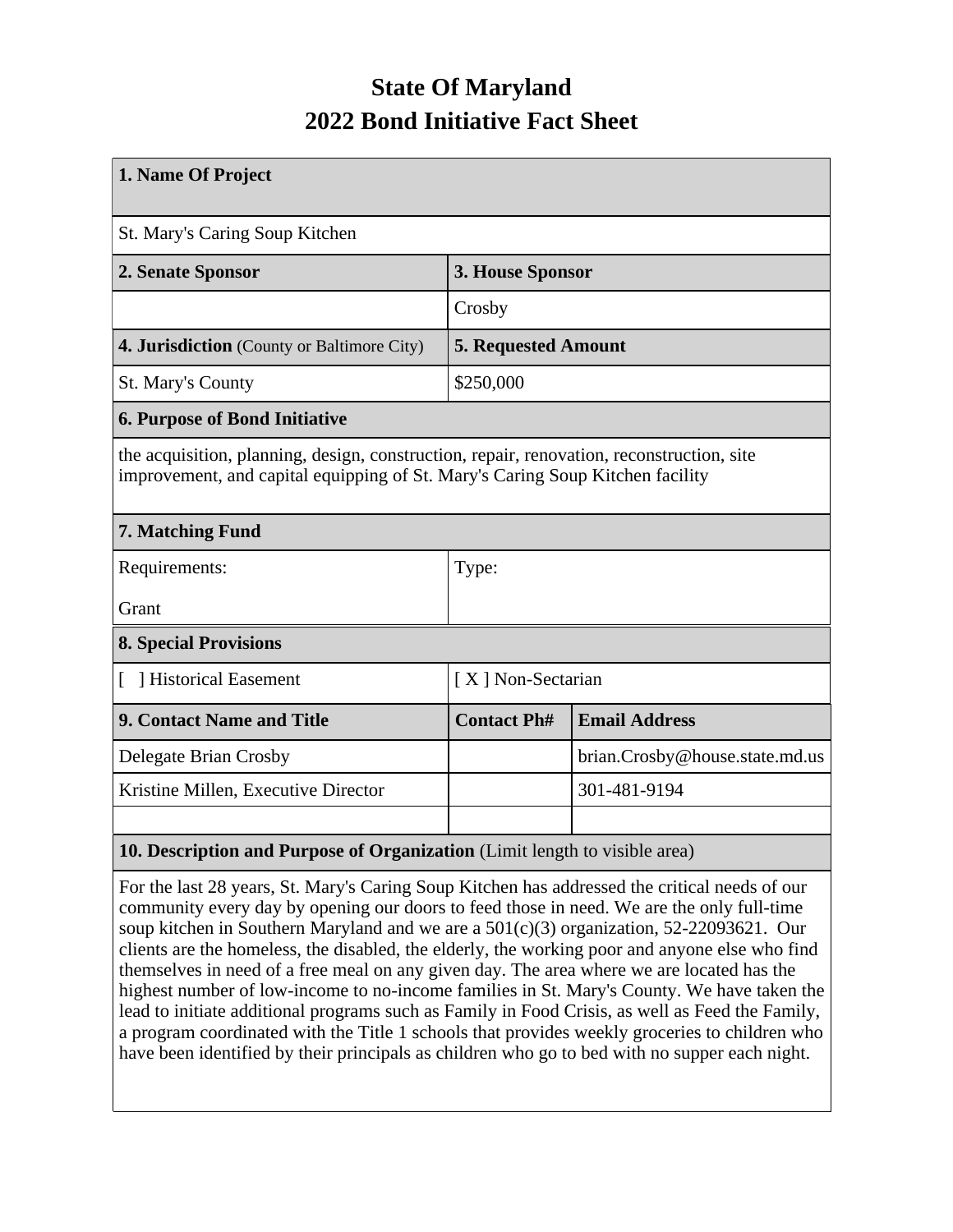## **11. Description and Purpose of Project** (Limit length to visible area)

The soup kitchen outgrew its 2,200 sq. ft. space several years ago, due to the increased need. When it opened in 1998, it served 7,000 free meals and in 2021 it provided 120,000 free meals. In order to meet the current and anticipated increased needs, we need a larger kitchen to cook food, a larger dining room with more seating, more storage space, and room to accommodate various programs that assist our guests on the road to self-sufficiency.

*Round all amounts to the nearest \$1,000. The totals in Items 12 (Estimated Capital Costs) and 13 (Proposed Funding Sources) must match. The proposed funding sources must not include the value of real property unless an equivalent value is shown under Estimated Capital Costs.*

| <b>12. Estimated Capital Costs</b>                                     |             |  |  |  |
|------------------------------------------------------------------------|-------------|--|--|--|
| <b>Acquisition</b>                                                     |             |  |  |  |
| <b>Design</b>                                                          | \$200,000   |  |  |  |
| <b>Construction</b>                                                    | \$650,000   |  |  |  |
| <b>Equipment</b>                                                       | \$98,000    |  |  |  |
| <b>Total</b>                                                           | \$948,000   |  |  |  |
| 13. Proposed Funding Sources - (List all funding sources and amounts.) |             |  |  |  |
| Private fundraising campaign                                           | \$1,000,000 |  |  |  |
|                                                                        |             |  |  |  |
|                                                                        |             |  |  |  |
|                                                                        |             |  |  |  |
|                                                                        |             |  |  |  |
|                                                                        |             |  |  |  |
|                                                                        |             |  |  |  |
|                                                                        |             |  |  |  |
|                                                                        |             |  |  |  |
|                                                                        |             |  |  |  |
|                                                                        |             |  |  |  |
| <b>Total</b>                                                           | \$1,000,000 |  |  |  |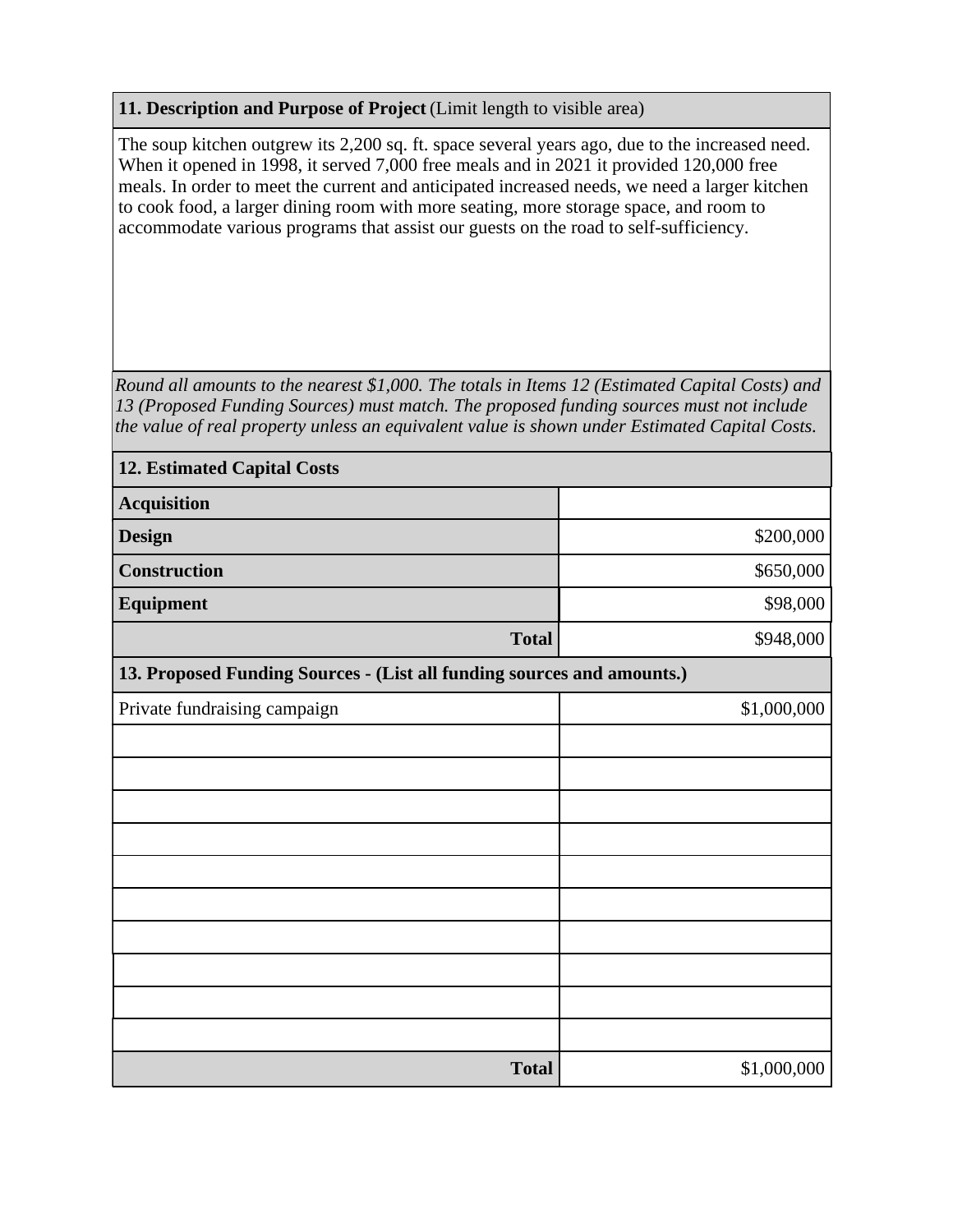| 14. Project Schedule (Enter a date or one of the following in each box. N/A, TBD or Complete) |                                                                   |                                        |                                               |                                                                                         |                |                                              |                                                                                              |                              |  |
|-----------------------------------------------------------------------------------------------|-------------------------------------------------------------------|----------------------------------------|-----------------------------------------------|-----------------------------------------------------------------------------------------|----------------|----------------------------------------------|----------------------------------------------------------------------------------------------|------------------------------|--|
| <b>Begin Design</b>                                                                           |                                                                   |                                        | <b>Complete Design</b>                        |                                                                                         |                | <b>Begin Construction</b>                    |                                                                                              | <b>Complete Construction</b> |  |
| <b>TBD</b>                                                                                    |                                                                   | <b>TBD</b>                             | <b>TBD</b>                                    |                                                                                         |                |                                              |                                                                                              | <b>TBD</b>                   |  |
| <b>15. Total Private Funds</b><br>and Pledges Raised                                          |                                                                   |                                        |                                               | <b>16. Current Number of People</b><br><b>Served Annually at Project</b><br><b>Site</b> |                |                                              | 17. Number of People to be<br><b>Served Annually After the</b><br><b>Project is Complete</b> |                              |  |
| 180000.00                                                                                     | 450                                                               |                                        |                                               |                                                                                         |                | $600+$                                       |                                                                                              |                              |  |
|                                                                                               | 18. Other State Capital Grants to Recipients in the Past 15 Years |                                        |                                               |                                                                                         |                |                                              |                                                                                              |                              |  |
| <b>Legislative Session</b>                                                                    |                                                                   |                                        |                                               | <b>Amount</b>                                                                           |                | <b>Purpose</b>                               |                                                                                              |                              |  |
| N/A                                                                                           |                                                                   |                                        |                                               |                                                                                         |                |                                              |                                                                                              |                              |  |
|                                                                                               |                                                                   |                                        |                                               |                                                                                         |                |                                              |                                                                                              |                              |  |
|                                                                                               |                                                                   |                                        |                                               |                                                                                         |                |                                              |                                                                                              |                              |  |
| 19. Legal Name and Address of Grantee                                                         |                                                                   |                                        |                                               |                                                                                         |                | <b>Project Address (If Different)</b>        |                                                                                              |                              |  |
| St. Mary's Caring, Inc.                                                                       |                                                                   |                                        | 20850 Langley Rd.<br>Lexington Park, MD 20653 |                                                                                         |                |                                              |                                                                                              |                              |  |
| 20. Legislative District in<br>29B - St. Mary's County<br><b>Which Project is Located</b>     |                                                                   |                                        |                                               |                                                                                         |                |                                              |                                                                                              |                              |  |
| 21. Legal Status of Grantee (Please Check One)                                                |                                                                   |                                        |                                               |                                                                                         |                |                                              |                                                                                              |                              |  |
| <b>Local Govt.</b><br><b>For Profit</b>                                                       |                                                                   |                                        | <b>Non Profit</b>                             |                                                                                         | Federal        |                                              |                                                                                              |                              |  |
| $\begin{bmatrix} 1 \end{bmatrix}$                                                             | $\begin{bmatrix} 1 \end{bmatrix}$                                 |                                        |                                               | [X]<br>$\lceil \ \rceil$                                                                |                |                                              |                                                                                              |                              |  |
| 22. Grantee Legal Representative                                                              |                                                                   |                                        | 23. If Match Includes Real Property:          |                                                                                         |                |                                              |                                                                                              |                              |  |
| Name:                                                                                         |                                                                   |                                        | Chris Longmore                                |                                                                                         |                | <b>Has An Appraisal</b><br><b>Been Done?</b> |                                                                                              | Yes/No                       |  |
| <b>Phone:</b>                                                                                 | 301-862-3764                                                      |                                        |                                               |                                                                                         | N <sub>o</sub> |                                              |                                                                                              |                              |  |
| <b>Address:</b>                                                                               |                                                                   | If Yes, List Appraisal Dates and Value |                                               |                                                                                         |                |                                              |                                                                                              |                              |  |
| 22738 Maple Rd #210<br>Lexington Park, MD 20653                                               |                                                                   |                                        |                                               |                                                                                         |                |                                              |                                                                                              |                              |  |
|                                                                                               |                                                                   |                                        |                                               |                                                                                         |                |                                              |                                                                                              |                              |  |
|                                                                                               |                                                                   |                                        |                                               |                                                                                         |                |                                              |                                                                                              |                              |  |
|                                                                                               |                                                                   |                                        |                                               |                                                                                         |                |                                              |                                                                                              |                              |  |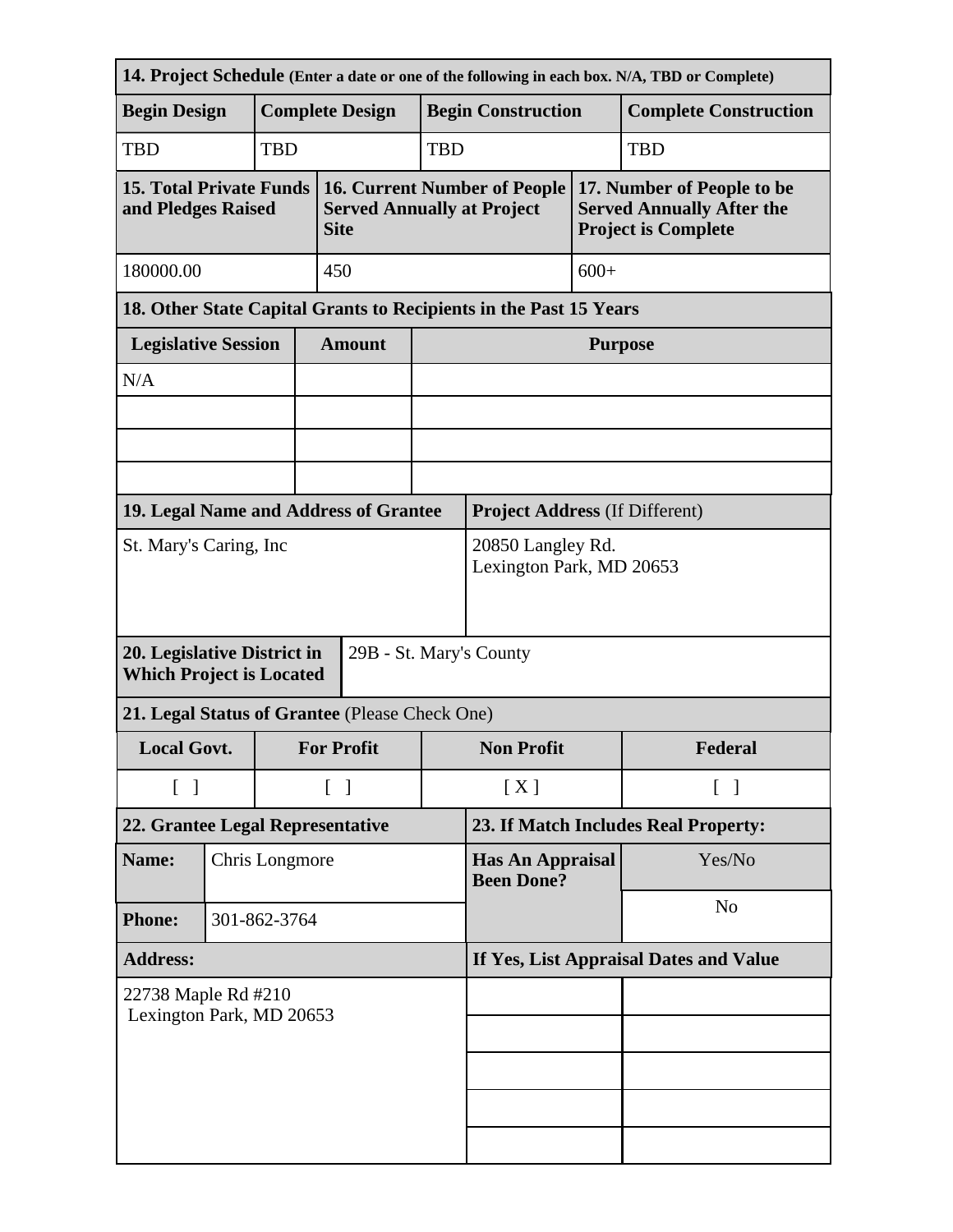| 24. Impact of Project on Staffing and Operating Cost at Project Site          |                                                                                              |                                           |                                                                                 |                                             |           |  |  |
|-------------------------------------------------------------------------------|----------------------------------------------------------------------------------------------|-------------------------------------------|---------------------------------------------------------------------------------|---------------------------------------------|-----------|--|--|
| Current # of<br><b>Employees</b>                                              | Projected # of<br><b>Employees</b>                                                           | <b>Current Operating</b><br><b>Budget</b> |                                                                                 | <b>Projected Operating</b><br><b>Budget</b> |           |  |  |
| 3                                                                             | 3                                                                                            |                                           | 175000.00                                                                       |                                             | 200000.00 |  |  |
|                                                                               | 25. Ownership of Property (Info Requested by Treasurer's Office for bond purposes)           |                                           |                                                                                 |                                             |           |  |  |
|                                                                               | A. Will the grantee own or lease (pick one) the property to be improved?<br>Lease            |                                           |                                                                                 |                                             |           |  |  |
| B. If owned, does the grantee plan to sell within 15 years?<br>N <sub>o</sub> |                                                                                              |                                           |                                                                                 |                                             |           |  |  |
|                                                                               | C. Does the grantee intend to lease any portion of the property to others?<br>N <sub>o</sub> |                                           |                                                                                 |                                             |           |  |  |
|                                                                               | D. If property is owned by grantee any space is to be leased, provide the following:         |                                           |                                                                                 |                                             |           |  |  |
|                                                                               | <b>Lessee</b>                                                                                | <b>Terms of</b><br>Lease                  | Cost<br><b>Square</b><br><b>Covered</b><br>Footage<br><b>Leased</b><br>by Lease |                                             |           |  |  |
|                                                                               |                                                                                              |                                           |                                                                                 |                                             |           |  |  |
|                                                                               |                                                                                              |                                           |                                                                                 |                                             |           |  |  |
|                                                                               |                                                                                              |                                           |                                                                                 |                                             |           |  |  |
|                                                                               |                                                                                              |                                           |                                                                                 |                                             |           |  |  |
|                                                                               |                                                                                              |                                           |                                                                                 |                                             |           |  |  |
|                                                                               |                                                                                              |                                           |                                                                                 |                                             |           |  |  |
| E. If property is leased by grantee - Provide the following:                  |                                                                                              |                                           |                                                                                 |                                             |           |  |  |
| <b>Name of Leaser</b>                                                         |                                                                                              |                                           | Length of<br>Lease                                                              | <b>Options to Renew</b>                     |           |  |  |
| Good Samaritan Lutheran Church                                                |                                                                                              |                                           | 3 year                                                                          | Yes, long-term agreement                    |           |  |  |
|                                                                               |                                                                                              |                                           |                                                                                 |                                             |           |  |  |
|                                                                               |                                                                                              |                                           |                                                                                 |                                             |           |  |  |
|                                                                               |                                                                                              |                                           |                                                                                 |                                             |           |  |  |
|                                                                               |                                                                                              |                                           |                                                                                 |                                             |           |  |  |
|                                                                               |                                                                                              |                                           |                                                                                 |                                             |           |  |  |
| <b>26. Building Square Footage:</b>                                           |                                                                                              |                                           |                                                                                 |                                             |           |  |  |
|                                                                               | <b>Current Space GSF</b><br>2200                                                             |                                           |                                                                                 |                                             |           |  |  |
| <b>Space to be Renovated GSF</b>                                              |                                                                                              |                                           | 2200                                                                            |                                             |           |  |  |
| <b>New GSF</b>                                                                |                                                                                              |                                           | 4400                                                                            |                                             |           |  |  |